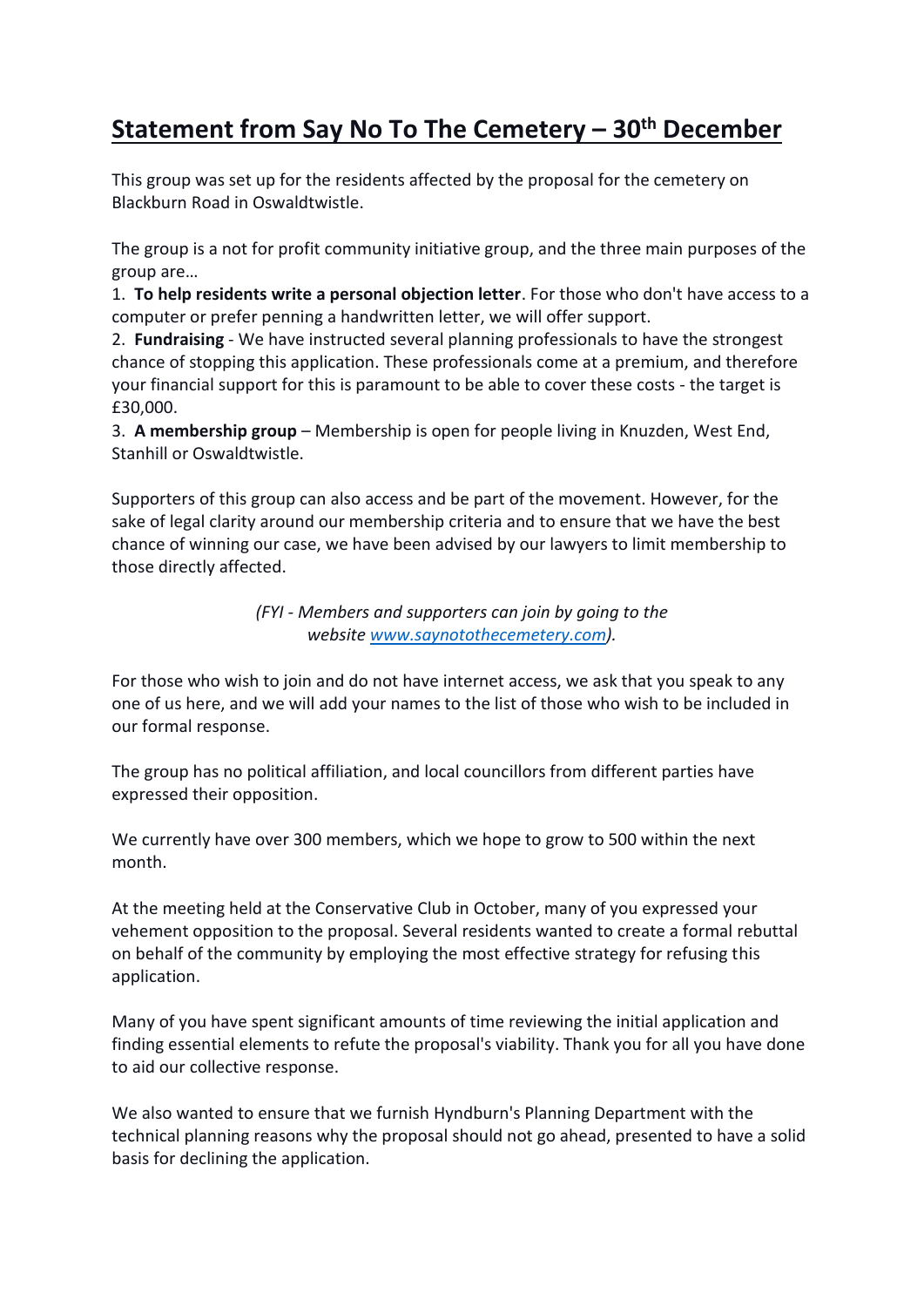This type of response required the skills of trained, qualified and experienced professionals in such matters.

Having taken legal advice, we understood that the best way to respond was to work with a landscape architect and planning consultant.

This process was not easy, as many professionals had existing work with Euro Garages and could not help us due to a conflict of interest.

We have been exceptionally fortunate to employ three organisations, all of whom come with exceptional experience and specialist skills for dealing with the scale of this type of proposal.

- JMW Solicitors A London based law firm with a team that specialise in Planning matters.
- Barnes Walker The North West's Leading Landscape Architecture Practice.
- Phil Rothwell Planning Specialist A self-employed consultant and former Planning Director of Peel Holdings (a company valued at £6bn with notable projects such as the Trafford Centre).

We are thrilled to have been able to source this calibre of support.

#### **So what are these professionals doing on our behalf?**

**The lawyers** have advised us on several key areas such as…

- forming an entity that is legally recognised
- writing a formal constitution
- questioning legal protocol adherence or lack thereof
- keeping our focus on the most vital points of legal rebuttal based upon case law and legal requirements.
- setting up bank accounts and having transparency over the allocation of funds

## *One of the residents has paid £3000 to the lawyers for work to commence. It is understood that we have not yet spent this in full, but this may change once there is further work required of them in January 2022.*

**A landscape architect** has trained as an architect and then trains in landscape architecture. This takes around seven years to complete. Many who go into this field desire to protect the land and be sympathetic to it in any development project. The greenbelt is often seen a 'sacred' to them as developers seek an opportunity to capitalise on a return from the land.

Barnes Walker has already completed an assessment of the land, and many of you will have seen the two reports that they have submitted to Hyndburn Council on our behalf. This has covered the following items…

- Geology & Soils
- Hydrology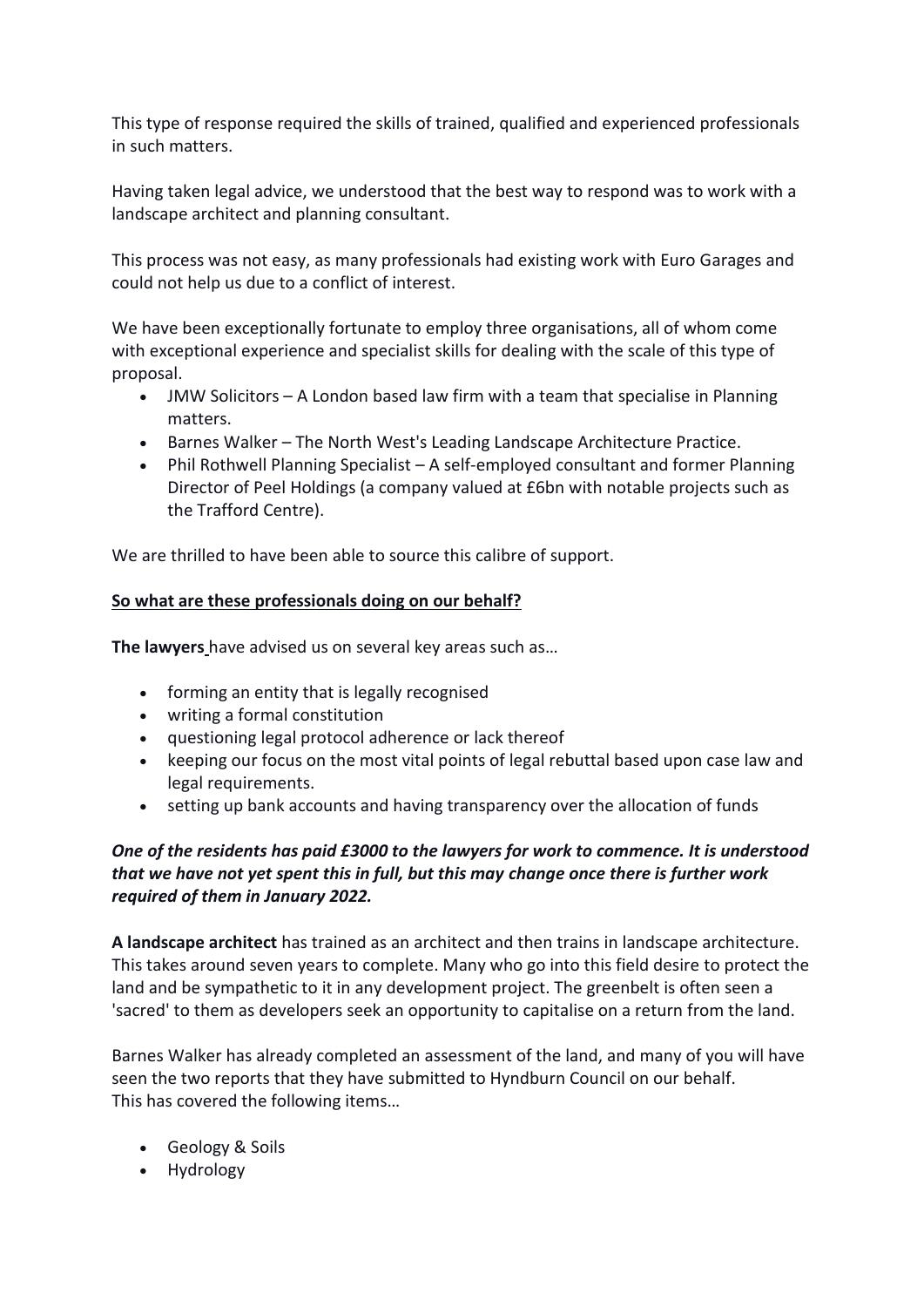- Surfaces
- Burials

•

- Scale & Earthworks
- Practicalities and Excavating the Site

A team of four people have been to the site and worked for several weeks to compile the professional rebuttal.

## *Whilst we have not yet been invoiced for this work, the initial costs are estimated to be around £12,000 for the landscape architects.*

They have also done preparatory work to make a formal assessment of the building, and visual impact, which is subject to raising sufficient funds, will give us even more technical planning reasons for this proposal to be rejected. *The associated costs for this are c. £5000.* Therefore, we monitor how fundraising goes over the next week and will keep our members included as to whether we can fund this second element.

**A planning consultant** would typically work on behalf of their client to ensure the best chance of a proposal being accepted. This person often has local knowledge and legal planning expertise where a project is more significant; there is sometimes a need for local planning inquiry, and both the proposer and those who wish to ask questions would generally be invited to a meeting.

Our planning consultant has been employed with four specific objectives…

- To fully understand the application submitted
- Be the direct link between the group. The architects and the Hyndburn planning officers.
- Advice on all planning matters
- Advice on planning strategy

For those who have read the Barnes Walker submissions, you will notice much technical and industry-specific terminology, which may be difficult to understand to a layperson.

The planning consultant wrote a covering letter to assist the Planning Officers at Hyndburn Council to ensure that all points are raised, are clear and can be questioned as part of their role in making a valued assessment of the proposal.

The planning consultant will also offer advice and support to the Council on any points for clarification based upon the submission from the landscape architects.

## *Whilst we have not yet been invoiced for this work, the initial costs are estimated to be around £2,500 for the planning consultant.*

*(Please become a member if you want to view the landscape architects & planning professionals reports).*

Additional costs of c. £2000 are to cover the following …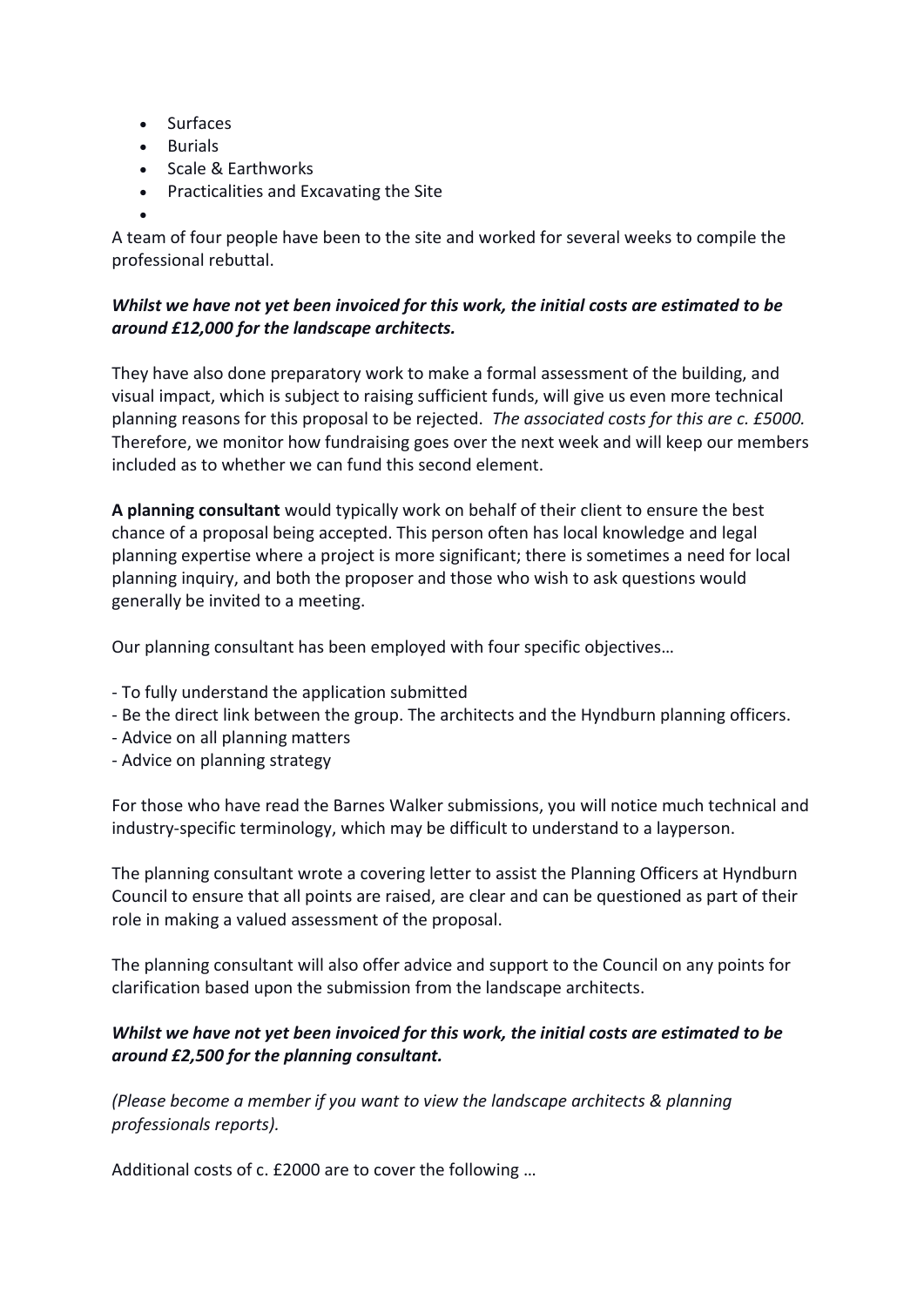- Setting up of the Not For Profit
- Domain purchase, Website Design & Management
- Email marketing software
- Marketing materials, including the design and production of flyers, placards and banners.
- Public Relations campaign which will include press releases to both local and national press

Please note that no residents or volunteers have been paid or are due to profit from any work undertaken or due to be undertaken as part of this project.

Many volunteers have given hours of time and expertise to make this happen. For that, we are grateful and humbled by the level of community spirit and the apparent unity of those involved.

We are also grateful to all of the local businesses who have made people aware of this cause by homing collection boxes and leaflets and telling people about the scale of this plan.

# **Our costs so far are £19,500, with additional expenses added if we decide to continue with the same level of professional support. Therefore the £30,000 target remains realistic.**

The GoFundMe page currently has £13,802.

Please note that any monies that are not spent will be offered back to a community-based project.

This would be a nice problem to have.

Our focus should now be on increasing awareness, growing our membership and raising funds for the work undertaken so far.

Many of our members are joining other groups looking to protest peacefully. We believe in your right to protest; however, we have decided that our focus will remain entirely on the planning issues, and we will not be attending any of the protests planned by these groups.

We respectfully ask that anyone who has banners or placards will be asked to not take these to any protests that take place, to distance ourselves from any chance of being misquoted or misrepresented.

Therefore, we ask you as our community to consider the following?

- How do we increase awareness for those who still are not aware of the scale of this proposal?
- Would you be willing to volunteer a few hours to support this cause?
- Do you want us to commit to further expenditure on the landscape architects building rebuttal?